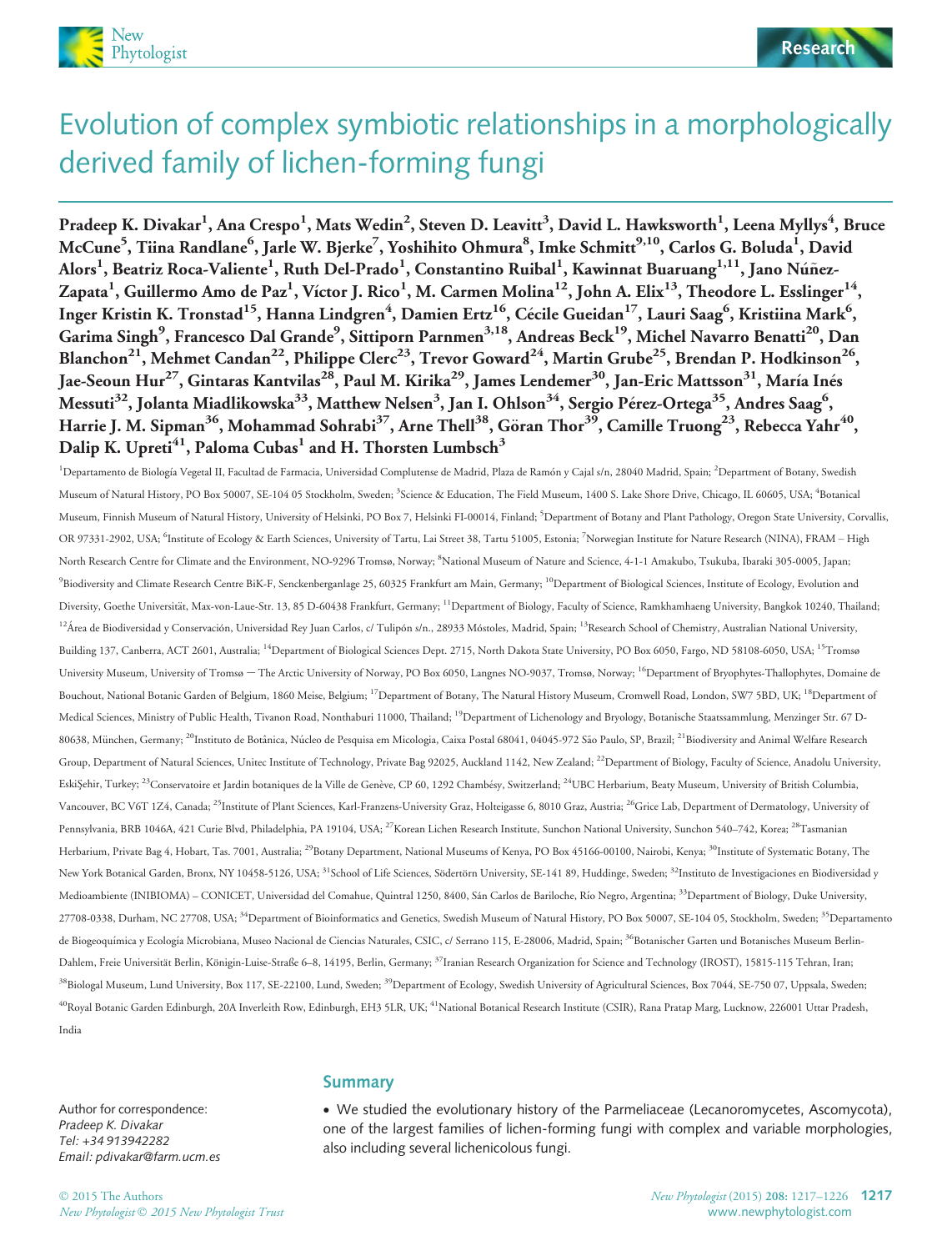Received: 2 April 2015 Accepted: 9 June 2015

New Phytologist (2015) 208: 1217–1226 doi: 10.1111/nph.13553

Key words: ancestral character reconstruction, Ascomycota, lichenicolous fungi, mutualism, Parmeliaceae, phylogeny, Raesaenenia.

 We assembled a six-locus data set including nuclear, mitochondrial and low-copy proteincoding genes from 293 operational taxonomic units (OTUs).

 The lichenicolous lifestyle originated independently three times in lichenized ancestors within Parmeliaceae, and a new generic name is introduced for one of these fungi. In all cases, the independent origins occurred c. 24 million yr ago. Further, we show that the Paleocene, Eocene and Oligocene were key periods when diversification of major lineages within Parmeliaceae occurred, with subsequent radiations occurring primarily during the Oligocene and Miocene.

 Our phylogenetic hypothesis supports the independent origin of lichenicolous fungi associated with climatic shifts at the Oligocene–Miocene boundary. Moreover, diversification bursts at different times may be crucial factors driving the diversification of Parmeliaceae. Additionally, our study provides novel insight into evolutionary relationships in this large and diverse family of lichen-forming ascomycetes.

#### Introduction

Mutualistic systems include two or more partners that provide services to each other in order to maximize the net fitness of all partners (Bronstein, 1994). Lichens represent an iconic example of mutualistic interactions. However, relatively little is known of the factors driving partner selection in these systems. In many cases, lichenized fungi can form symbiotic associations with a range of photobiont species. For example, under extreme conditions, lichen-forming fungi have been shown to establish symbioses with a broad range of locally available photobionts (Wirtz et al., 2003; Jones et al., 2013). In some cases, multiple distinct algal species may even be found within a single thallus (Del Campo et al., 2013; Muggia et al., 2013; Dal Grande et al., 2014; Sadowska-Des et al., 2014). Furthermore, some fungal genera include both lichen-forming species and species with different biologies (Hawksworth, 2005), and there are single species that can live either in a symbiotic association with algae or alternatively as saprobes on bark (Wedin et al., 2004; Muggia et al., 2011).

A number of studies suggest that the evolution of lichen symbioses occurred independently several times in Ascomycota (Gargas et al., 1995; Gueidan et al., 2008; Schoch et al., 2009). Within some lichen-forming fungal lineages, especially ascomycetes, a few authors have suggested that nonlichenized fungi have evolved from lichenized ancestors (Eriksson, 1981, 2005; Hawksworth, 1982a; Lutzoni et al., 2001), implicitly suggesting that the lichen symbiosis is labile at an evolutionary scale. Kranner & Lutzoni (1999) argued that transitions from a lichenized to a nonlichenized lifestyle would be more likely, with more losses of lichenization than gains, than vice versa, because lichenization would involve complicated physiological adaptations of both partners. However, experimental evidence indicates that shifts to mutualism can happen within a short time frame given suitable ecological conditions (Hom & Murray, 2014). Such shifts have been considered to occur in other fungal nutritional systems, such as endophytes and plant pathogens (Arnold et al., 2009). The presence of both lichenized and nonlichenized forms in several ascomycete clades clearly indicates that transitions from mutualistic to nonmutualistic lifestyles and/or vice versa must have happened during fungal evolution. However, the pathways of such transitions remain largely unsettled.

Lutzoni and coworkers (Lutzoni et al., 2001; Arnold et al., 2009) have proposed that lichenicolous fungi play an important role in the transition from lichenized to other nonlichenized nutritional modes. It has also long been recognized that a single fungal genus can include species with different nutritional strategies (Santesson, 1967; Wedin et al., 2004; Hawksworth, 2005). Lichenicolous fungi represent an ecological group of over 1800 species that form obligate associations with lichens, as parasites, saprotrophs, or commensals (Hawksworth, 1982b, 2003; Richardson, 1999; Lawrey & Diederich, 2003). Some species are clearly pathogenic, such as *Clypeococcum hypocenomycis*, which causes necrosis and degeneration of the host thallus (Hawksworth, 1980), whereas others can form galls or hardly perturb the thallus with no obvious harmful effects, such as some Nesolechia or Phacopsis species (Triebel et al., 1995; Peršoh & Rambold, 2002). In the latter case, it has been hypothesized that these lichenicolous fungi have a mutualistic relationship with the photobiont of the lichen, whereas there is a competitive relationship with the primary fungal partner (Poelt & Vězda, 1984; Friedl, 1987; Rambold & Triebel, 1992; Persoh & Rambold, 2002).

While the lichenicolous lifestyle has been suggested to facilitate the transition to different nutritional modes in fungi (see above), there have been multiple origins of the lichenicolous lifestyle, with lineages including mainly or exclusively lichenicolous fungi, and being unrelated to lichen-forming lineages, in both Basidiomycota (Lawrey et al., 2007; Millanes et al., 2011) and Ascomycota (Diederich et al., 2012; Suija et al., 2015). Some transitions from lichenized to lichenicolous lifestyles have, however, been suggested (Diederich et al., 2012; Frisch et al., 2014).

The aim of this paper was to elucidate phylogenetic relationships within Parmeliaceae and to test whether a transition from lichenized to lichenicolous lifestyles happened within a morphologically and chemically diverse clade of lichenized fungi. Parmeliaceae is one of the largest families of lichen-forming ascomycetes with  $c$ . 2800 species, representing  $c$ . 15% of the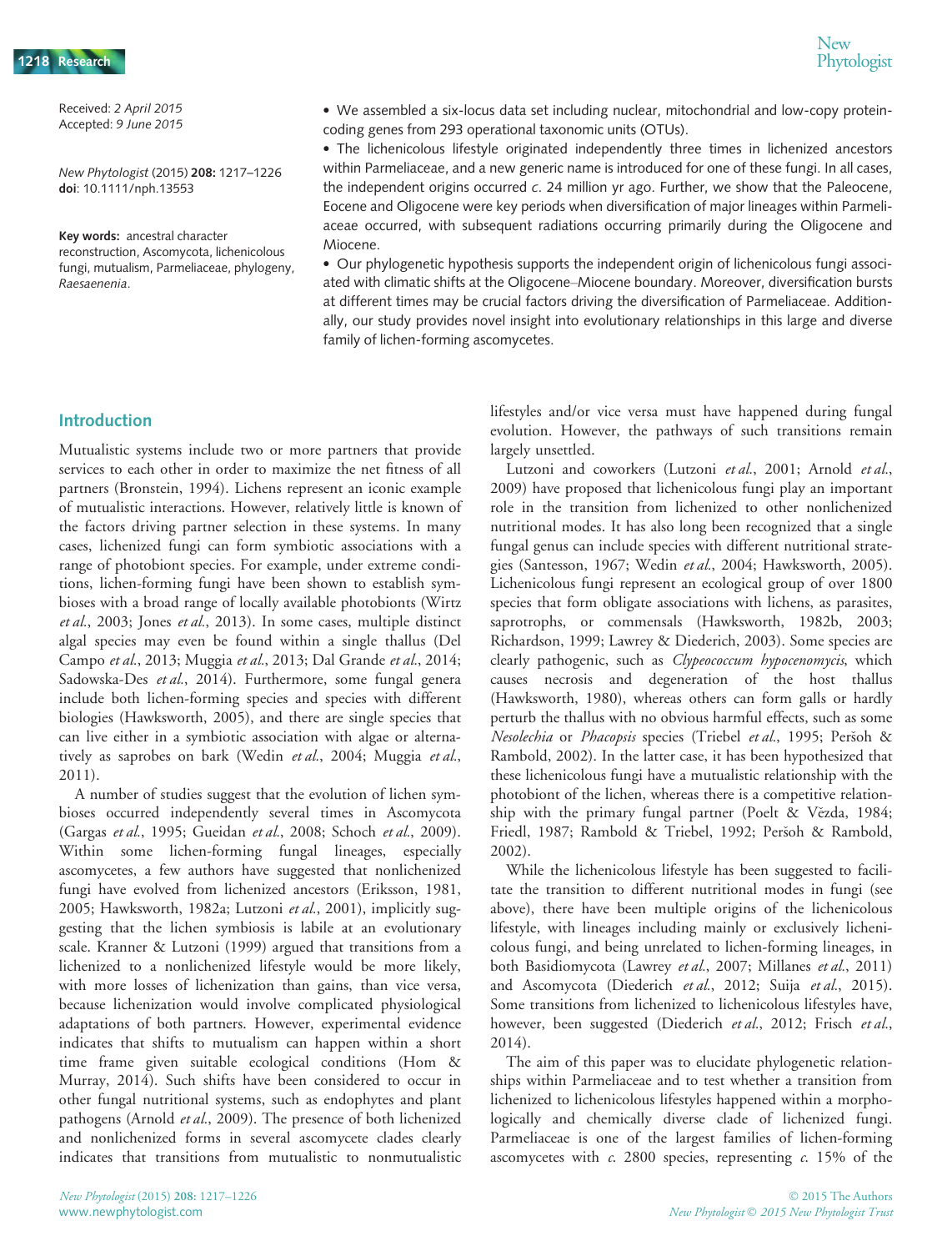total species diversity in lichenized fungi. The family has a world-wide distribution, with the highest diversity in the tropics, but members occur across a broad range of habitats, from hyperarid deserts to polar or alpine regions. The family is characterized morphologically by a specific type of ascoma ontogeny and the presence of an ascomatal feature termed the cupulate exciple (Henssen et al., 1981). Most genera in this family form lichens with large and often complex thalli, having either foliose or fruticose growth forms. Thus it was surprising when internal transcribed spacer (ITS) and nuclear ribosomal small subunit (SSU) rDNA data revealed a phylogenetic affiliation of the lichenicolous genera Phacopsis and Nesolechia with this morphologically complex family (Peršoh & Rambold, 2002). While this placement was initially questioned (Grube & Hawksworth, 2007), it was subsequently confirmed using additional molecular loci (Crespo et al., 2007, 2010). Here, we assess the phylogenetic placement and the age of origin of the lichenicolous habit within Parmeliaceae, in addition to elucidating the broader evolutionary history of other genera in the family. To this end, we have assembled an extended multilocus data set from 293 operational taxonomic units (OTUs) representing 72 of the 80 genera in Parmeliaceae and included five samples from two lichenicolous species. One additional lichenicolous species was included in a more comprehensive single locus (ITS) data set. Based on the results of this study, we discuss the hypothesis that the lichen symbiosis is labile and that lichenicolous fungi can evolve from lichenized ancestors. We also provide an updated hypothesis of phylogenetic relationships and divergence time estimates for Parmeliaceae.

## Materials and Methods

#### Data assembly

Molecular analyses were based on a six-locus data set (two nuclear ribosomal markers: ITS and the nuclear ribosomal large subunit (nuLSU); the mitochondrial SSU (mtSSU) marker; and three protein-coding loci: the largest subunit of RNA polymerase II (RPB1), the DNA replication licensing factor mini-chromosome maintenance complex component 7 (Mcm7) and the pre-rRNA processing Trypanosoma serine–arginine 1 protein (Tsr1)) generated from 293 OTUs with representatives from the families Parmeliaceae, Gypsoplacaceae, Lecanoraceae and Cladoniaceae (Supporting Information Table S1). Species from the family Cladoniaceae were used to root the tree following Crespo et al. (2007). The sampling focused on the family Parmeliaceae and included 274 species representing 72 of the 80 accepted genera in this family (Thell et al., 2012). DNA sequences of six loci (Table S1) represented a compilation of sequences from previous studies and others generated specifically for this study. The ITS data set included 297 OTUs. Primer sequences and annealing conditions are reported in Table S2. Detailed materials and methods sections, including gene amplification and DNA sequencing, sequence alignments, phylogenetic analyses, hypothesis testing, ancestral state reconstruction, divergence time estimates, and phylogenetic informativeness (PI) are provided in Methods S1.

## **Results**

## Phylogenetic analysis

The number of unambiguous nucleotide positions in each data set, variable and parsimony informative sites, and the bestfitting models of evolution selected in JMODELTEST (Darriba et al., 2012) are summarized in Table S3. Newly generated sequences (582) of ribosomal DNA (ITS, nuLSU, and mtSSU) and low-copy protein-coding genes  $(RPBI, Mcm7, and Tsr1)$ for this study are deposited in GenBank under accession numbers [KP888160](http://www.ncbi.nlm.nih.gov/nuccore/KP888160)–[KP888313](http://www.ncbi.nlm.nih.gov/nuccore/KP888313) and [KR995270](http://www.ncbi.nlm.nih.gov/nuccore/KR995270)–[KR995697](http://www.ncbi.nlm.nih.gov/nuccore/KR995697) (Table S1). Testing for topological incongruence showed no strongly supported conflicts (results not shown) and hence the concatenated six-locus data matrix was used for all subsequent analyses. Effective sample sizes (ESSs) of all estimated parameters were well above 200 in the Bayesian analyses, and the 'compare plot' produced by 'Are We There Yet?' (AWTY) indicated that parallel Markov chain Monte Carlo (MCMC) runs achieved topological convergence (results not shown). A simplified tree depicting phylogenetic relationships at the generic level is shown in Fig. 1, and the full tree containing all terminal taxa is provided in Fig. S1. While our best topology is largely in agreement with the existing phylogenetic reconstructions for the family Parmeliaceae that were based on fewer loci (Crespo et al., 2007, 2010), our results provide improved resolution and increased nodal support for a number of key groups.

Parmeliaceae s. lat. (node 2) was strongly supported as monophyletic, and the sister-group relationship of Protoparmelia s. str. with all other Parmeliaceae (node 3) was also strongly supported. The largest clade within Parmeliaceae, the Parmelioid clade (node 4), was strongly supported. Within the Parmelioid group, a previously unsupported relationship of the Cetrelia, Parmotrema, and Xanthoparmelia clades (node 8) received strong support. Also, a clade consisting of the Cetrelia, Melanohalea, Parmotrema, and Xanthoparmelia clades (node 5) received strong support. The genus *Usnea* formed a strongly supported sister group to the monotypic genus Cornicularia (node 7). Menegazzia spp. formed a monophyletic group with Coelopogon, which was strongly supported (node 13). Also, the genera Oropogon and Sulcaria formed a strongly supported monophyletic group (node 12). The Alectorioid (node 11), Cetrarioid (node 15), Hypogymnioid (node 16), and Psiloparmelioid (node 14) groups were all recovered with strong support. A new clade, the Anzioid group, encompassing species from the genera Anzia, Pannoparmelia, *Phacopsis* and *Protousnea*, was also recovered with strong support (node 10).

#### Phylogenetic placement of lichenicolous species

In the six-locus data set, specimens from the lichenicolous genera Nesolechia and Phacopsis were represented by a single species of each genus. Additionally, another species of Phacopsis was included in the ITS data set. Our results confirmed that both genera belong to Parmeliaceae. However, the two lichenicolous genera were recovered in distantly related lineages: Nesolechia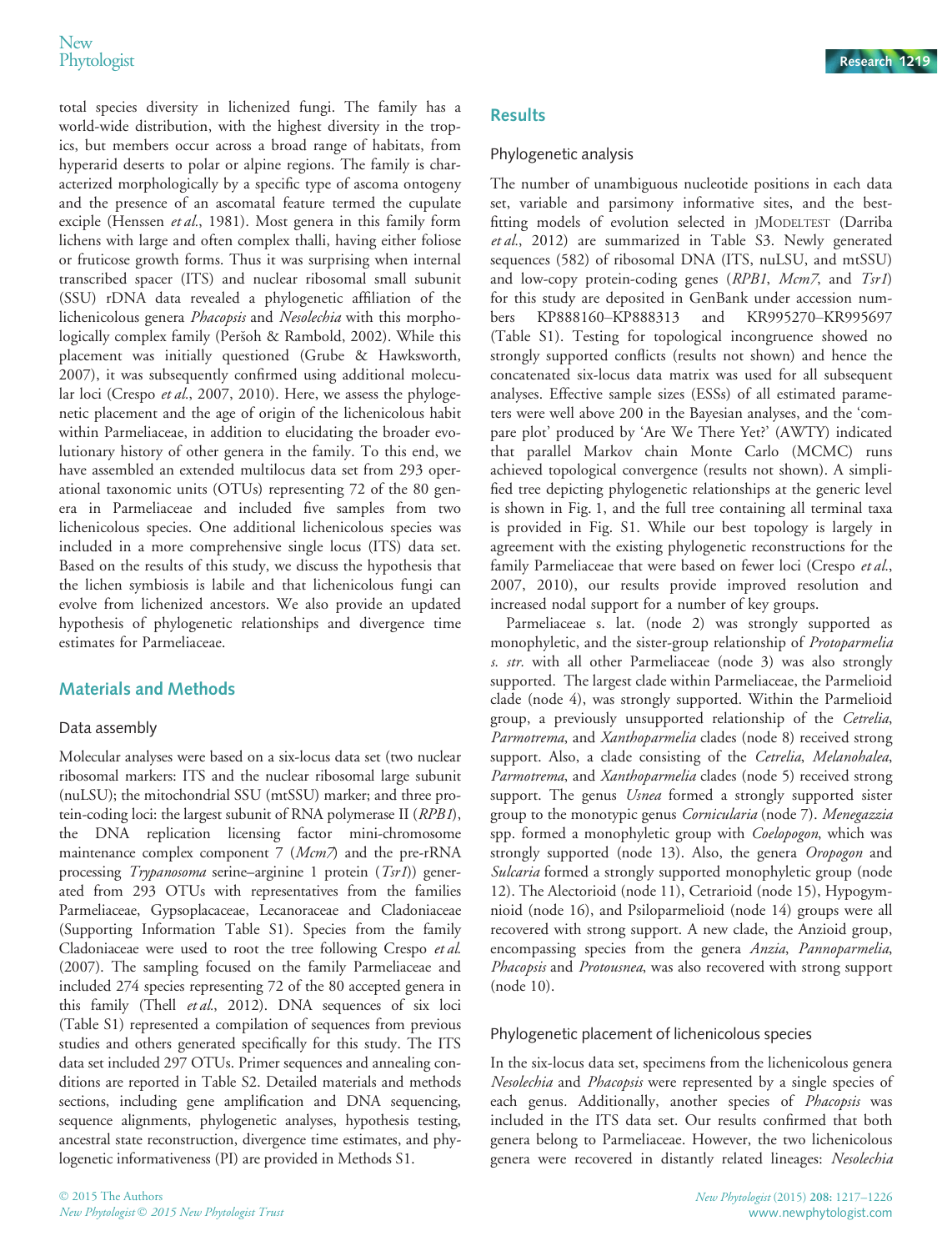

Fig. 1 Cartoon tree showing phylogenetic relationships among major lineages of Parmeliaceae. The tree is derived from a six-locus phylogeny (see Supporting Information Fig. S1). Supported nodes are collapsed to generic level where applicable. The number of species currently accepted in each genus is shown in parentheses. Branches that received strong support in RAxML (bootstrap values ≥ 70%) and/or Bayesian inference (posterior probabilities ≥ 0.95) are in bold. Strongly supported principal nodes are indicated as 1–18. All triangle colors correspond to single figures in Fig. S1. Lichenized (green circles) and lichenicolous (blue circles) ancestral character states are plotted on the node of interest over the tree. \*Phacopsis huuskonenii (placed in the new genus Raesaenenia in this paper).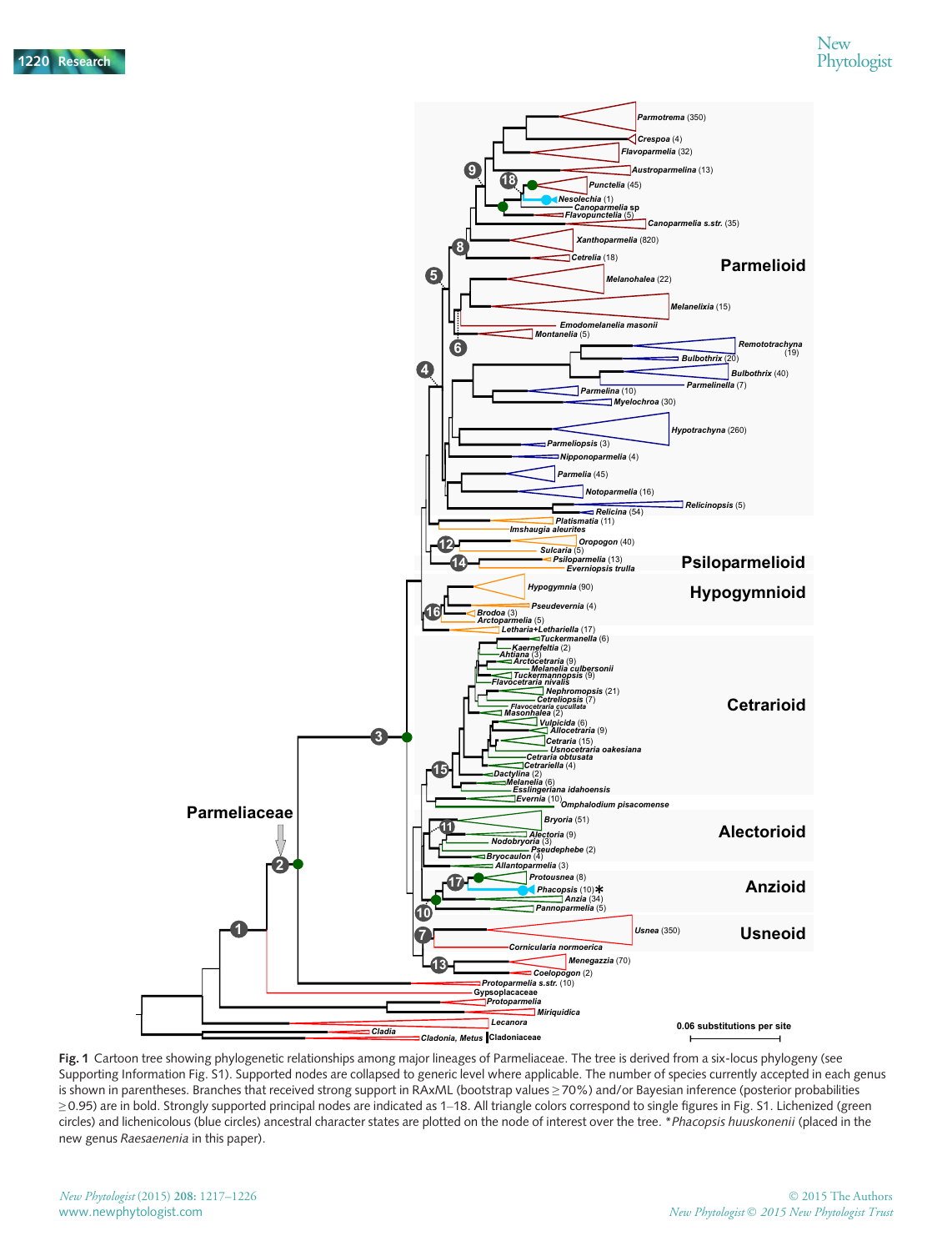oxyspora (two samples) formed a well-supported sister group with the foliose genus *Punctelia* in the Parmelioid group (node 18), whereas 'Phacopsis' huuskonenii (three samples) was a sister to the genus Protousnea (node 17) in the Anzioid group (Fig. 1) and clearly represents a genus distinct from Phacopsis vulpina. That was not surprising as the ascospores in the two species are quite different (Hawksworth, 1978). The new generic name Raesaenenia is therefore introduced for P. huuskonenii here (Box 1). Phacopsis vulpina, represented by a single ITS sequence, formed a sister relationship with the Relicina + Pseudoparmelia clade in the Parmelioid group in the single-locus ITS analysis (data not shown). Alternative hypothesis testing strongly rejected monophyly of these lichenicolous species  $(P < 0.001$  in Shimodaira–Hasegawa (SH) and expected likelihood weight (ELW) tests). Ancestral character reconstruction analyses under maximum parsimony and maximum likelihood optimization criteria estimated the common ancestors of nodes 17 and 18 as being lichenized, therefore suggesting that a transition from lichenized to lichenicolous lifestyle occurred independently in each of the three clades.

#### Divergence time estimates

Overall, the estimated ages for major clades in Parmeliaceae are similar to the estimations from a previous study based on a more limited sampling (Amo de Paz et al., 2011), and thus the results are not repeated here. Rather, we focus on clades that were not supported in the previous phylogenetic analysis, as well as on dating the origin of lichenicolous lifestyle within the family.

The estimated ages for selected nodes are listed in Table S4 and shown in Fig. 2. Within the Cretaceous, the split of Parmeliaceae from its sister group Gypsoplacaceae was estimated at 126 million yr ago (Ma; 95% highest posterior density  $(HPD) = 101.21 - 151.77$  Ma; node 1), the split of core Parmeliaceae from Protoparmelia at 112 Ma (95% HPD = 92.97–135.47 Ma; node 2), and the split of the *Parmotrema* + Xanthoparmelia + Cetrelia clades from the Melanohalea clade at 68 Ma (95% HPD = 56.87–81.74; node 5). During the Paleocene, the split of Emodomelanelia from Melanelixia + Melanohalea was estimated at 62 Ma (95% HPD = 50.77–74.63 Ma; node 6) and the split of the Austroparmelina + Flavoparmelia + Parmotrema clade from the Nesolechia + Flavopunctelia + Punctelia clade at 55 Ma  $(95\% \text{ HPD} = 44.85 -$ 65.69 Ma; node 9). The crown ages of both the Anzioid and Alectorioid clades were estimated at c. 54 Ma (95% HPD = 46.98–61.98 and 46.07–64.26 Ma; nodes 10 and 11). The crown ages of three major groups in Parmeliaceae were estimated at 38 Ma for the Cetrarioid (95% HPD = 30.02–46.16 Ma), 38 Ma for the Hypogymnioid (95% HPD =  $27.44-48.90$ Ma), and 46 Ma for the Psiloparmelioid (95% HPD = 39.68– 62.45 Ma), which dates them to the Eocene. The splits of the lichenicolous species of Nesolechia and Phacopsis studied from their sister taxa (*Punctelia* and *Protousnea*, respectively) were estimated to have occurred  $c$ . 25 Ma (95% HPD = 18.34-31.75 and 13.51–41.25 Ma; nodes 18 and 17).

Box 1 Raesaenenia: a new generic name for Phacopsis huuskonenii.

Raesaenenia D. Hawksw., Boluda & H. Lindgr., gen. nov MycoBank MB 812847

Etymology: In honor of the astute Finnish lichenologist Veli Johannes Paavo Bartholomeus Räsänen (1888–1955) who first described the type species.

Diagnosis: Ascomata resembling those of Phacopsis in structure, but differing in the subcylindrical ascospores with thickened caps of wall tissue at each end.

Type species: Raesaenenia huuskonenii (Räsänen) D. Hawksw. et al. (syn. Phacopsis huuskonenii Räsänen).

Raesaenenia huuskonenii (Räsänen) D. Hawksw., Boluda & H. Lindgr., comb. nov. MycoBank MB 812848

Basionym: Phacopsis huuskonenii Räsänen, Lichenoth. Exs., fasc. 21 no. 525 (1949).

Type: Finland: Savonia borealis: Pielavesi, Sävia, Lähdemäki, on Bryoria capillaris on Picea excelsa, 6 March 1949, K. Huuskonen (Räsänen, Lichenoth. Exs., fasc. 21 no. 525) (K-IMI 209424 – isotype).

Descriptions and illustrations: Hawksworth (1978), Hafellner (1987), Triebel & Rambold (1988), and Triebel et al. (1995).

#### Phylogenetic informativeness

Based on a per-site comparison, the *Tsr1* gene fragment produced higher PI across relative time units compared with Mcm7, RPB1, ITS, mtSSU and nuLSU (Fig. S2). Mcm7 had higher PI values than RPB1, ITS, mtSSU, and nuLSU. RPB1 had a higher PI for older time units (beyond 40 Ma) and ITS had a higher PI for younger time units (before 30 Ma). The two ribosomal markers (nuLSU and mtSSU) showed lower PI values.

#### **Discussion**

This study is the first to give conclusive support to the hypothesis that lichenicolous fungi evolved several times within the predominantly lichen-forming fungal family Parmeliaceae, as first suggested by Persoh & Rambold (2002). The evolution of lichenicolous fungi in a large family that otherwise includes large and morphologically derived lichen-forming fungi is consistent with the hypothesis that there are cases where the lichen symbiosis is labile and fungi with different lifestyles can evolve from lichenized ancestors. These fungi appear to have a mutualistic relationship with the photobionts of the lichens but an antagonistic relationship to the primary fungal partner through competition for resources provided by the photobiont (Poelt & Vězda, 1984; Friedl, 1987; Persoh & Rambold, 2002). However, the ultrastructural relationship between the partners has not been investigated in these cases, as it has in some other lichenicolous species (de los Ríos & Grube, 2000). The possibility that these fungi are actually lichenized and share the algal partner with the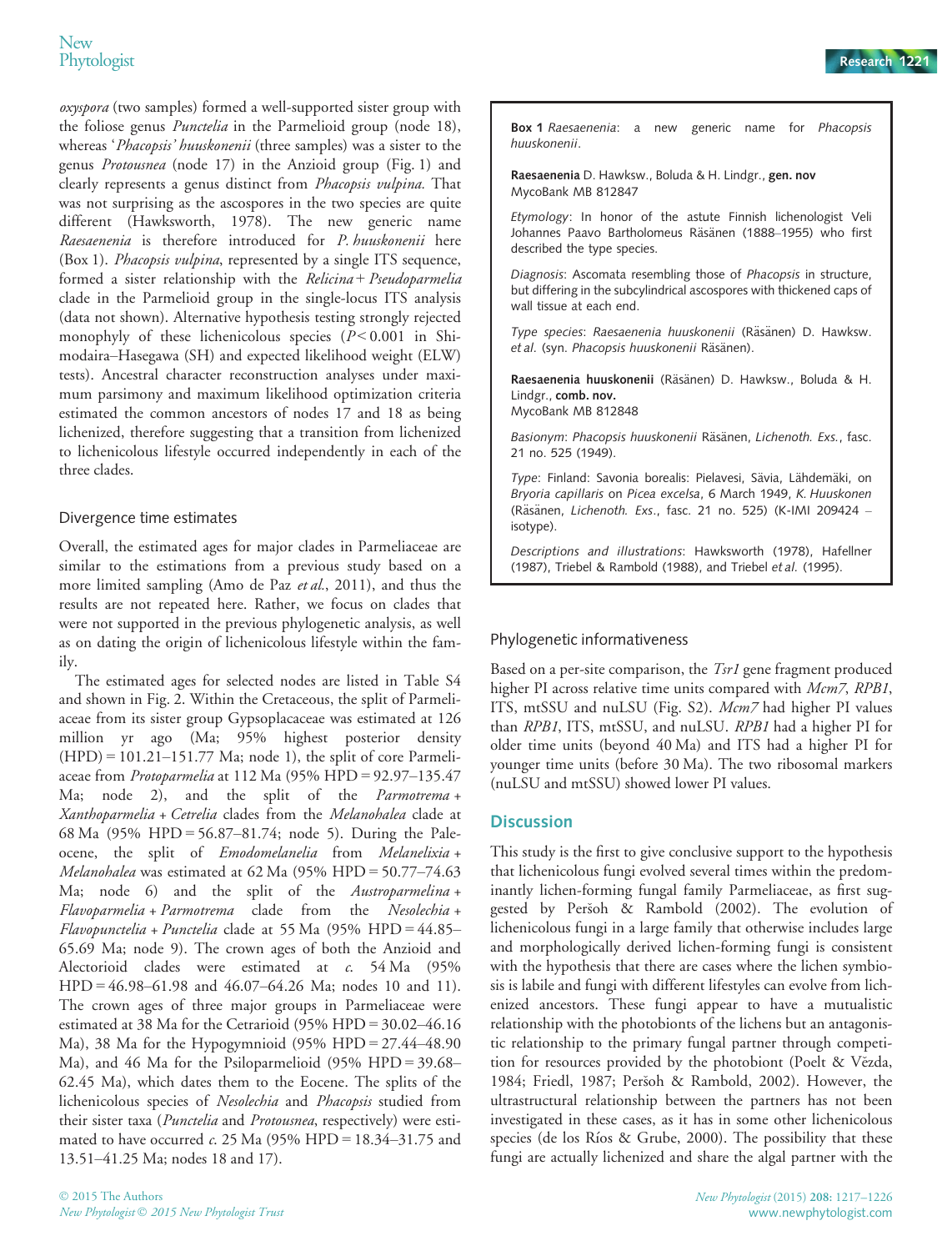

Fig. 2 Timing of Parmeliaceae diversification. Chronogram derived from the maximum clade credibility tree estimated with the uncorrelated Bayesian relaxed molecular clock model method in BEAST (Drummond et al., 2012). Mean ages and their 95% highest posterior density bars are shown above nodes. The nodes indicated by (C) represent calibration nodes: C1, crown node of Parmeliaceae; C2, crown node of Alectorioid clade; C3, crown node of Anzia; C4, crown node of Parmelia. Supported nodes are collapsed to generic level where applicable. The node splits are indicated in red circles and radiations in blue circles. Major splits period are highlighted with pale yellow rectangle and radiation periods with a green dotted line. Strongly supported principal and other interesting nodes are indicated as 1–18. \*Phacopsis huuskonenii (placed in the new genus Raesaenenia in this paper).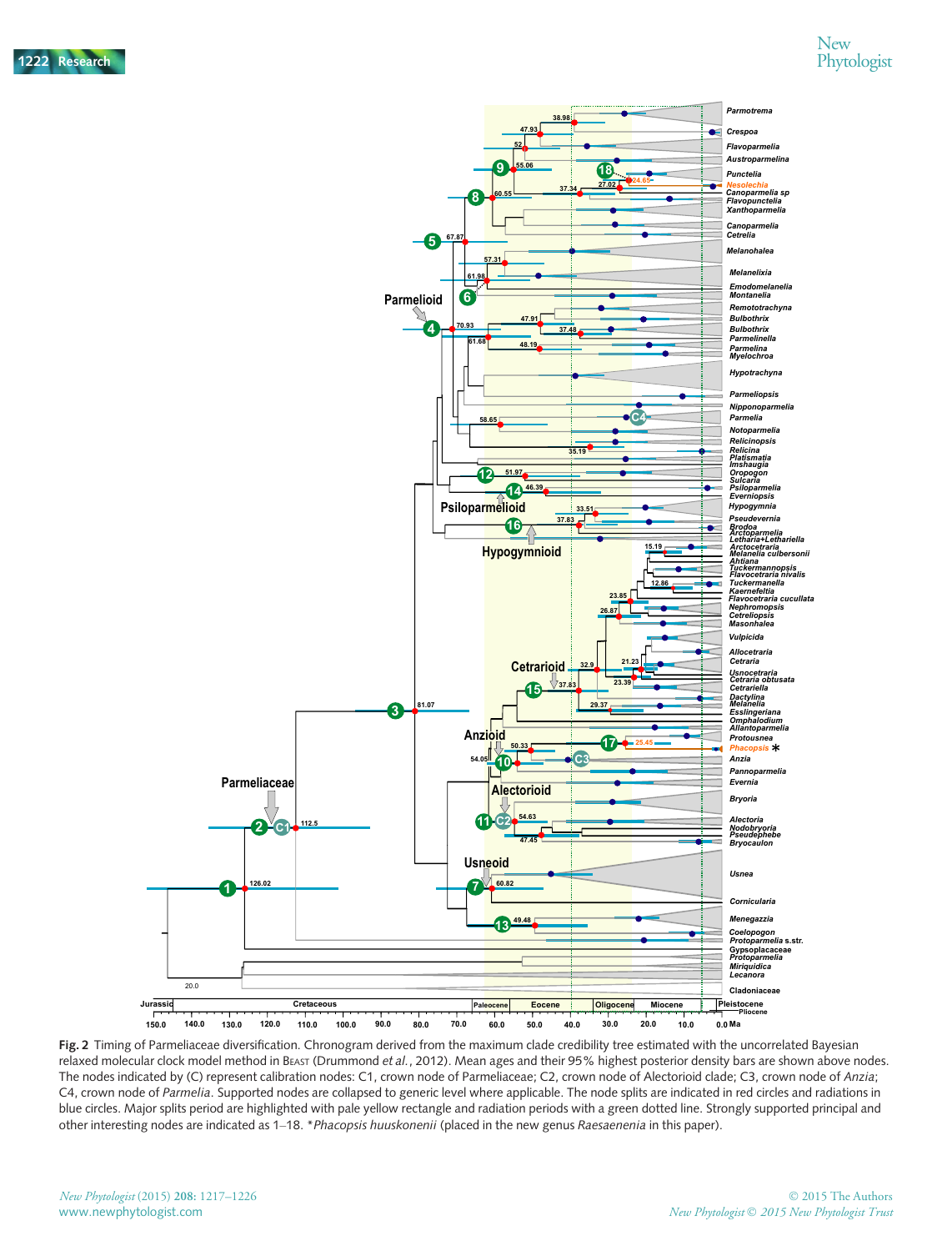lichen's fungal partner cannot be ignored, as several lichenized lichenicolous fungi are known (Hawksworth, 1988, 2003; Rambold & Triebel, 1992).

According to our estimates, the two distantly related lichenicolous genera in Parmeliaceae originated around the same time (c. 25 Ma in the late Oligocene). In the late part of the Oligocene, the Earth experienced a warming period, after a long cooling period in the early Oligocene that resulted in growth of the Antarctic ice sheets (Zachos et al., 2008). This warming period, however, was interrupted by cooling periods, such as the Mi-1 glaciation (Zachos et al., 2001; Wilson et al., 2008) at the Oligocene–Miocene boundary c. 24 Ma. It has been shown previously that major splits within Parmeliaceae are associated with these climatic shifts (Amo de Paz et al., 2011), and the origin of lichenicolous taxa in Parmeliaceae appears to be related to a major shift in the Earth's climate as well. A phylogenetic analysis of ITS data, including sequences from the lichenicolous Phacopsis vulpina (the type species of the genus), suggests the possibility of a third transition within the family. This species formed an independent lineage, sister to the *Relicina* + *Pseudoparmelia* clade (data not shown). However, despite several attempts, we were unable to obtain additional loci from the type species *P. vulpina* and other species of Phacopsis because of difficulties in obtaining fresh material, culturing the material, and obtaining PCR products and uncontaminated sequences. Therefore we could not verify the possibility of additional transitions from lichen-forming to lichenicolous lifestyles within the family with additional loci.

The monophyly of Parmeliaceae and its sister relationship with the monotypic family Gypsoplacaceae were strongly supported. Similar relationships have been found in previous studies (Arup et al., 2007; Crespo et al., 2007, 2010; Singh et al., 2013). By contrast, in a recent class-wide study of Lecanoromycetes, the sister relationship between Parmeliaceae and Gypsoplacaceae was not recovered, and the alternative affiliation of the latter family with Malmideaceae and other families within Lecanorineae received high bootstrap (BS) support in selected analyses (Miadlikowska et al., 2014). Here, we provide evidence of a strongly supported sister-group relationship of Gypsoplacaceae and Parmeliaceae within Lecanorineae using a larger sampling of loci and taxa  $(BS = 100\%$  and posterior probability  $(pp) = 1.00$ ; Fig. 1). However, the sister relationship of Parmeliaceae is dependent on the selection of the outgroup and the rooting of the tree. While phylogenetic relationships within the family were largely similar to those reported previously using a four-locus data set (Crespo et al., 2010), our new analyses showed an increased number of resolved nodes and previously unrecognized relationships, which are discussed here. The Parmelioid, Hypogymnioid, and Psiloparmelioid clades, and the Oropogon + Sulcaria and Platismatia + Imshaugia clades formed a well-supported monophyletic group  $(pp = 0.97)$  while the remaining taxa in Parmeliaceae clustered within an unsupported group (Figs 1, S1). While our study supports the placement of the genera Alectoria, Bryoria, Bryocaulon, Nodobryoria, and Pseudephebe in the Alectorioid clade, the genus Sulcaria, considered a member of the Alectorioid clade in previous studies, is shown to be outside the Alectorioid clade and closely related to

Oropogon. The close relationship between Oropogon and Sulcaria is not surprising as both genera are characterized morphologically by having septate to muriform brown ascospores and cyphellaelike perforations. The beard lichens, classified in the genus Usnea, formed a sister-group relationship with Cornicularia, whereas Menegazzia spp., which previously formed a sister-group relationship with Usnea (Crespo et al., 2010), formed a well-supported sister-group relationship with *Coelopogon* (Fig. 1). The Cetrarioid core group was reconstructed here as monophyletic with strong support, with *Melanelia* and *Esslingeriana* as sister to the other cetrarioid genera. This core group including Melanelia was either unsupported or weakly supported in previous studies (Thell et al., 2009; Miadlikowska et al., 2014). Within the Cetrarioid core group, two well-supported clades were recovered in our analysis: the Cetraria clade and the Nephromopsis clade, the latter unsupported in earlier studies (Thell et al., 2009; Crespo et al., 2010; Nelsen et al., 2011). Within the Parmelioid clade, two major groups were recovered here for the first time: a strongly supported group  $(BS = 86\%;$  pp = 1.00) including the Parmotrema, Xanthoparmelia, Cetrelia, and Melanohalea clades, including almost 80% of the total species diversity of Parmelioid lichens; and a clade that received support in the MRBAYES (Huelsenbeck & Ronquist, 2001) analysis only (pp =  $0.95$ ), comprising the rest of the Parmelioid species, including the Nipponoparmelia, Hypotrachyna, Parmelia, and Parmelina clades (Figs 1, S1). Furthermore, a novel strongly supported clade  $(BS = 100; pp = 1.00)$  which included species of the genera Anzia, Pannoparmelia, and Protousnea, and the lichenicolous species of *Phacopsis*, was recovered in Parmeliaceae for the first time and recognized as the Anzioid clade. The genus *Anzia* was part of the Parmelina clade in Miadlikowska et al. (2014).

Our results provide evidence for the divergence between the species-rich Parmeliaceae and the monotypic Gypsoplacaceae to have occurred in the early Cretaceous (mean age = 126 Ma; 95% HPD = 101–151 Ma; Fig. 2; node 1; Table S4). Divergence estimates between these families have not been inferred in previous molecular dating studies because of a lack of Gypsoplacaceae in the data set (Amo de Paz et al., 2011). The origin of the family Parmeliaceae, represented by the divergence of the crustose genus Protoparmelia s.str. (node 2; Fig. 2) from the remaining part of the family (node 3), was here estimated to have occurred in the early Cretaceous (mean age = 112 Ma,  $95\%$  HPD =  $92-135$  Ma) which is almost the same as previously estimated (108 Ma; Amo de Paz et al., 2011). Divergence time estimates for the Parmelioid clade were largely similar to those estimated before (Amo de Paz et al., 2011) and thus are not discussed further here. The origin of the Cetrarioid clade was represented by an initial split of Melanelia + Esslingeriana at  $c$ . 37 Ma. However, the earliest divergent lineage was not recovered in the Parmelioid crown, and this may be attributable to the occurrence of lineage extinction events in this clade. The origin of the Usneoid clade (node 7) was estimated as mid-Paleocene, with Cornicularia representing the earliest divergent lineage; the Anzioid clade (node 10) in the early Eocene, with Pannoparmelia representing the earliest divergent lineage; the Psiloparmelioid clade (node 14) in the mid-Eocene; and the Hypogymnioid clade (node 16) originated at the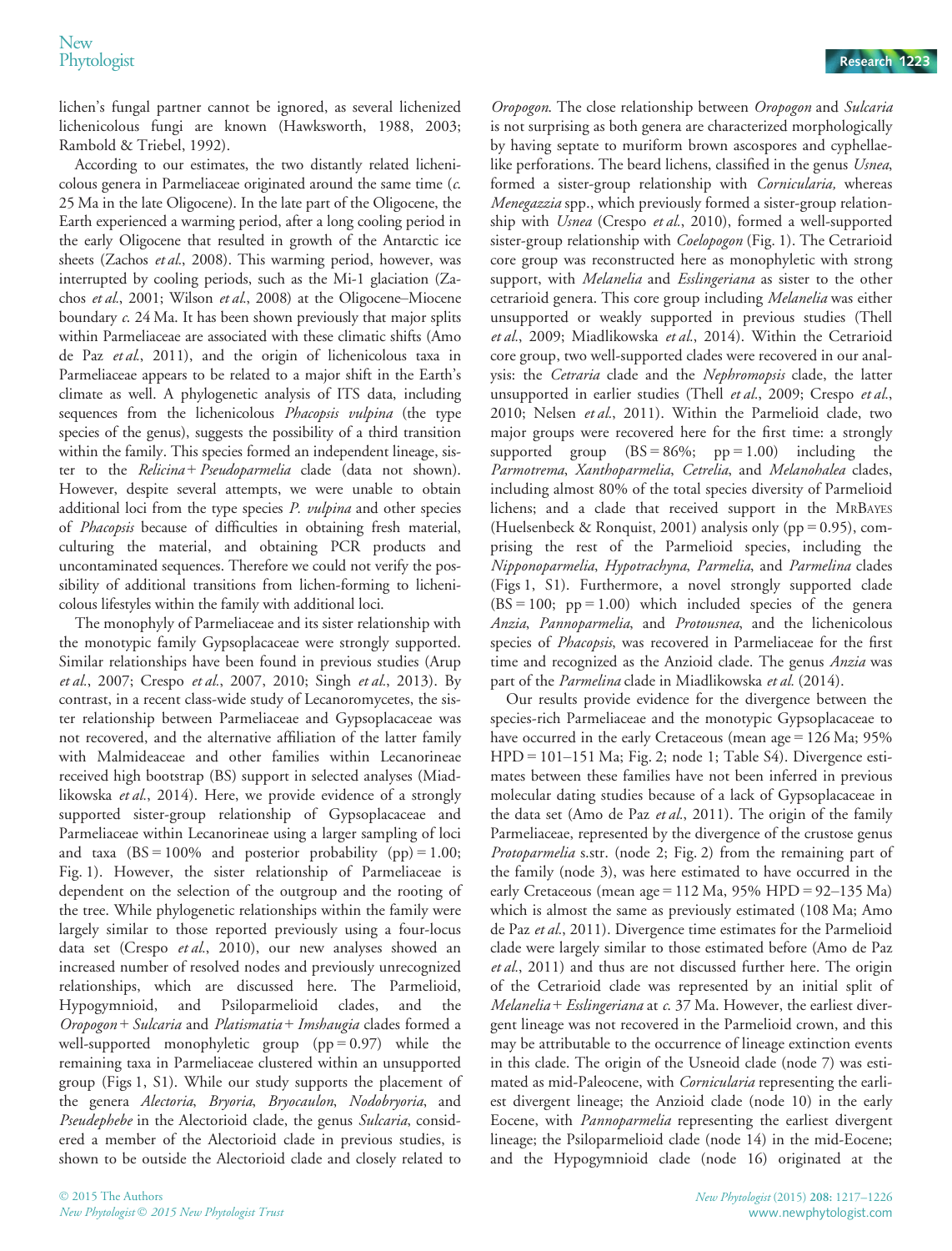Eocene–Oligocene boundary. The age of the Alectorioid clade was estimated to be slightly older (c. 54 Ma; Table S4) than the previous estimates (c. 47 Ma, Amo de Paz et al., 2011; 49 Ma, Abbas & Guo, 2015), although both estimates fall within the same stratigraphic intervals. A general trend emerging from these data is that the Paleocene, Eocene and Oligocene were key periods when diversification of major lineages within Parmeliaceae occurred, with subsequent radiation happening primarily during the Oligocene and Miocene (see Fig. 2). This may also be linked to the separation of the Southern Hemisphere landmasses (Abbas & Guo, 2015). Diversification bursts at different times may also be crucial factors driving the diversification of Parmeliaceae (Edwards & Donoghue, 2013; Christin et al., 2014). Parmeliaceae shows relatively recent diversification patterns in comparison with other studied lichenized fungal groups (Prieto & Wedin, 2013; Beimforde et al., 2014). High levels of species diversity are also found in many recently evolved groups of angiosperms (Magallon & Sanderson, 2001), with clades such as Apocynaceae, Arecaceae, Burseraceae, Casuarinaceae and Oleaceae, which were reported to have pronounced diversification in the Oligocene and Miocene (Magallon, 2010; De-Nova et al., 2012; Bacon et al., 2012).

The increased taxon and locus sampling, especially the addition of low-copy protein-coding markers such as RPB1, Mcm7 and *Tsr1*, substantially improved the level of phylogenetic resolution and support within Parmeliaceae. Previous comparative studies have shown that low-copy protein-coding markers provide better nodal support than ribosomal markers (Schoch et al., 2009). The Mcm7 and Tsr1 loci have been shown to outperform other genetic markers in resolving phylogenetic relationships in Ascomycota (Aguileta et al., 2008; Schmitt et al., 2009). Use of these protein-coding genes has become increasingly common in systematic studies within Ascomycota, including lichenforming fungi (James et al., 2006; Hofstetter et al., 2007; Crespo et al., 2010; Schmitt et al., 2010; Leavitt et al., 2013; Otálora et al., 2013; Miadlikowska et al., 2014). The PI of ribosomal markers (nuLSU, nuSSU, and mtSSU) and protein-coding genes ( $RPB1$ ,  $RPB2$ , and  $Mcm$ ) was assessed for the higher level relationships in the Ascomycota tree of life (Schoch et al., 2009; Raja et al., 2011); however, it was never profiled for any of the major groups of lichenized fungi. The results of our PI analyses showed that Tsr1 (625 bp) had the highest PI among the tested markers at this phylogenetic scale (Fig. S2). Moreover, Tsr1 was the main contributor in resolving clades at both the higher and lower taxonomic levels. In our PI analysis,  $Mcm$ 7 (512 bp) performed worse than *Tsr1*, but better than *RPB1* and ITS (Fig. S2). ITS (345 bp) performed better than RPB1 (663 bp) at the species level, whereas RPB1 outperformed ITS at the generic and higher taxonomic levels. The commonly used ribosomal markers, nuLSU (791 bp) and mtSSU (724 bp), were outperformed by all other markers assessed here (Fig. S2). Thus, our results suggest that the phylogenetic power of Tsr1 has a great potential to contribute significantly toward more stable relationships among lichenized fungi in Lecanoromycetes.

While our study provides an improved level of phylogenetic resolution within Parmeliaceae, some deep-level relationships,

at the backbone and among some of the major clades, still remained unresolved. Whether this is a result of adaptive radiations in the early evolution of Parmeliaceae is unclear. Phylogenomic approaches have been shown to help to resolve deep-level node relationships in different organisms, including fungi (Soltis et al., 2011; Ebersberger et al., 2012; Timme et al., 2012; Zhou et al., 2012; Shen et al., 2013; Ampio et al., 2014), and thus a phylogenomic approach is a logical next step to elucidate deep-level relationships within the Parmeliaceae in the future.

#### Acknowledgements

We are indebted to Adriano A. Spielmann, Joel Mercado, Robert Egan, Udeni Jayalal and Daniel Sanchez Mata for providing a few samples, and to Rosario G. Gavilan for assisting in collecting expeditions. We also thank editors and anonymous reviewers for valuable comments and suggestions. This work was supported by the Spanish Ministerio de Ciencia e Innovación (projects CGL2010-21646/BOS, CGL2011-25003 and CGL2013- 42498-P), the Universidad Complutense-Banco Santander (GR3/14), Comunidad Autónoma de Madrid (REMEDINAL S-2009/AMB-1783), the National Science Foundation ('Hidden diversity in parmelioid lichens'; DEB-0949147), the Swedish Research Council (VR621-2009-5372 and VR 621-2012-3990), the Academy of Finland (grant 1133858), the Estonian Science Foundation (grant 9109), and the European Regional Development Fund (Center of Excellence FIBIR). G.S. was supported by a fellowship from the German Academic Exchange Service (DAAD). I.K.K.T. was supported by a grant from Tromsø University Museum.

#### References

- Abbas A, Guo S-y. 2015. Estimated divergenece of some lineages in Parmeliaceae inferred by Bayesian analysis on RPB2 sequence data. Journal of Fungal Research 13: 73–78.
- Aguileta G, Marthey S, Chiapello H, Lebrun MH, Rodolphe F, Fournier E, Gendrault-Jacquemard A, Giraud T. 2008. Assessing the performance of single-copy genes for recovering robust phylogenies. Systematic Biology 57: 613-627.
- Amo de Paz G, Cubas P, Divakar PK, Lumbsch HT, Crespo A. 2011. Origin and diversification of major clades in parmelioid lichens (Parmeliaceae, Ascomycota) during the Paleogene inferred by Bayesian analysis. PLoS ONE 6: e2816.
- Ampio E, Meusemann K, Szucsich NU, Peters RS, Meyer B, Borner J, Petersen M, Aberer AJ, Stamatakis A, Walsl MG et al. 2014. Decisive data sets in phylogenomics: lessons from studies on the phylogenetic relationships of primarily wingless insects. Molecular Biology and Evolution 31: 239–249.
- Arnold AE, Miadlikowska J, Higgins KL, Sarvate SD, Gugger P, Way A, Hofstetter V, Kauff F, Lutzoni F. 2009. A phylogenetic estimation of trophic transition networks for ascomycetous fungi: are lichens cradles of symbiotrophic fungal diversification? Systematic Biology 58: 283–297.
- Arup U, Ekman S, Grube M, Mattsson J-E, Wedin M. 2007. The sister group relation of Parmeliaceae (Lecanorales, Ascomycota). Mycologia 99: 42–49.
- Bacon CD, Baker WJ, Simmons MP. 2012. Miocene dispersal drives island radiations in the palm tribe Trachycarpeae (Arecaceae). Systematic Biology 61: 426–442.
- Beimforde C, Feldberg K, Nylinder S, Rikkinen J, Tuovila H, Dörfelt H, Gube M, Jackson DJ, Reitner J, Seyfullah LJ et al. 2014. Estimating the Phanerozoic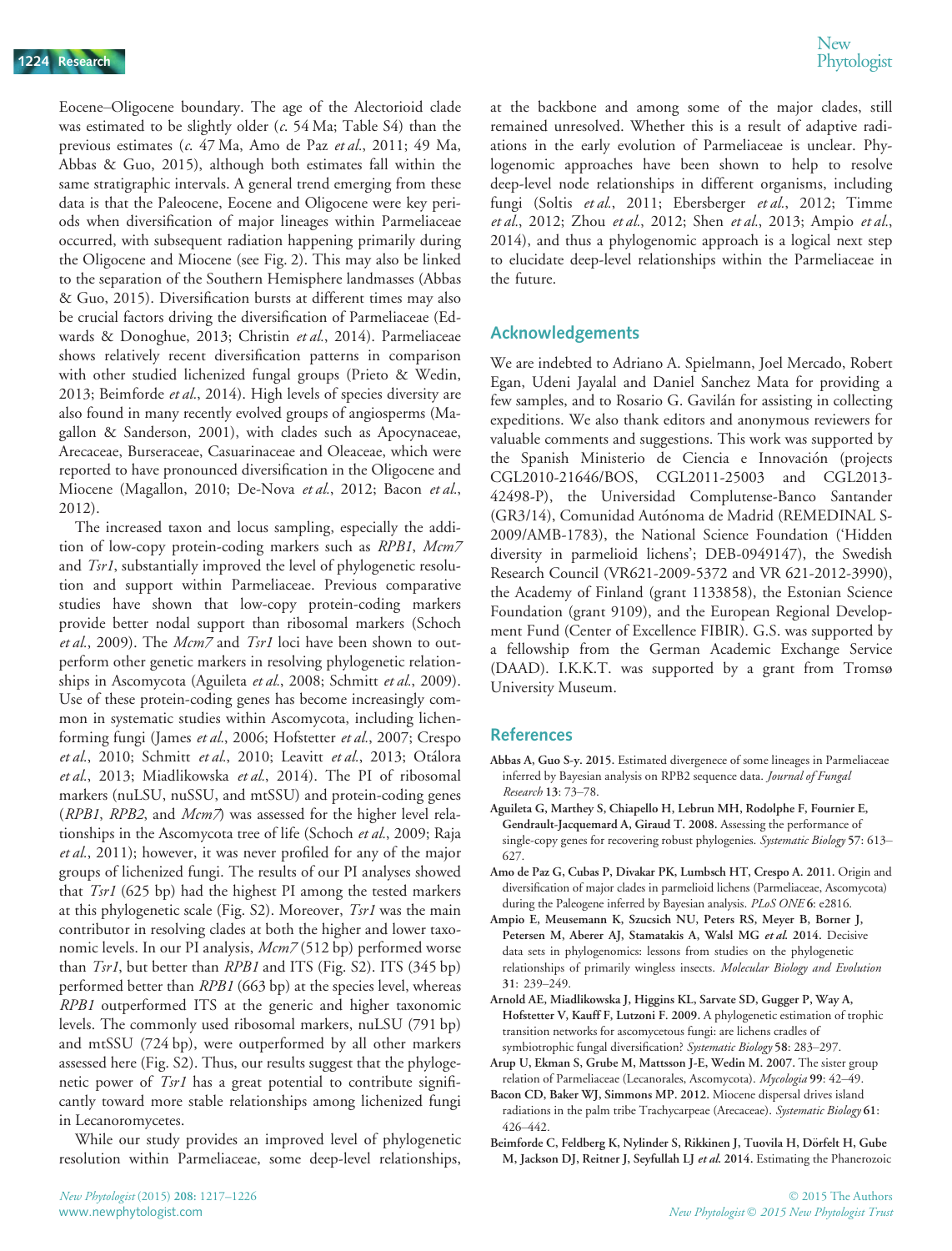history of the Ascomycota lineages: combining fossil and molecular data. Molecular Phylogenetics and Evolution 78: 386–398.

Bronstein JL. 1994. Our current understanding of mutualism. Quarterly Review of Biology 69: 31–51.

Christin P-A, Spriggs E, Osborne CP, Strömberg CA, Salamin N, Edwards EJ. 2014. Molecular dating, evolutionary rates, and the age of the grasses. Systematic Biology 63: 153–165.

Crespo A, Kauff F, Divakar PK, Amo G, Arguello A, Blanco O, Cubas P, del Prado R, Elix JA, Esslinger TL et al. 2010. Phylogenetic generic classification of parmelioid lichens (Parmeliaceae, Ascomycota) based on molecular, morphological and chemical evidence. Taxon 59: 1735-1753.

Crespo A, Lumbsch HT, Mattsson JE, Blanco O, Divakar PK, Articus K, Wiklund E, Bawingan PA, Wedin M. 2007. Testing morphology-based hypotheses of phylogenetic relationships in Parmeliaceae (Ascomycota) using three ribosomal markers and the nuclear RPB1 gene. Molecular Phylogenetics and Evolution 44: 812–824.

Dal Grande F, Beck A, Cornejo C, Singh G, Cheenacharoen S, Nelsen MP, Scheidegger C. 2014. Molecular phylogeny and symbiotic selectivity of the green algal genus Dictyochloropsis s.l. (Trebouxiophyceae): a polyphyletic and widespread group forming photobiont-mediated guilds in the lichen family Lobariaceae. New Phytologist 202: 455–470.

Darriba D, Taboada GL, Doallo R, Posada D. 2012. jModelTest 2: more models, new heuristics and parallel computing. Nature Methods 9: 772.

De-Nova J, Medina R, Carlos Montero J, Weeks A, Rosell JA, Olson ME, Eguiarte LE, Magallon S. 2012. Insights into the historical construction of species-rich Mesoamerican seasonally dry tropical forests: the diversification of Bursera (Burseraceae, Sapindales). New Phytologist 193: 276–287.

Del Campo EM, Catalá S, Gimeno J, Hoyo AD, Martínez-Alberola F, Casano LM, Grube M, Barreno E. 2013. The genetic structure of the cosmopolitan three-partner lichen Ramalina farinacea evidences the concerted diversification of symbionts. Fems Microbiology Ecology 83: 310–323.

Diederich P, Lawrey JD, Sikaroodi M, van den Boom PPG, Ertz D. 2012. Briancoppinsia, a new coelomycetous genus of Arthoniaceae (Arthoniales) for the lichenicolous Phoma cytospora, with a key to this and similar taxa. Fungal Diversity 52: 1–12.

Drummond AJ, Suchard MA, Xie D, Rambaut A. 2012. Bayesian phylogenetics with BEAUti and the BEAST 1.7. Molecular Biology and Evolution 29: 1969– 1973.

Ebersberger I, de Matos Simoes R, Kupczok A, Gube M, Voigt K, Kothe E, von Haeseler A. 2012. A consistent phylogenetic backbone for the Fungi. Molecular Biology and Evolution 29: 1319–1334.

Edwards EJ, Donoghue MJ. 2013. Is it easy to move and easy to evolve? Evolutionary accessibility and adaptation. Journal of Experimental Botany 64: 4047–4052.

Eriksson O. 1981. The families of bitunicate Ascomycetes. Opera Botanica 60: 1–209.

Eriksson OE. 2005. Ascomyceternas ursprung och evolution – Protolicheneshypotesen. Svensk Mykologisk Tidskrift 26: 22–29.

Friedl T. 1987. Thallus development and phycobionts of the parasitic lichen Diploschistes muscorum. Lichenologist 19: 183–191.

Frisch A, Thor G, Ertz D, Grube M. 2014. The Arthonialean challenge: restructuring Arthoniaceae. Taxon 63: 727–744.

Gargas A, DePriest PT, Grube M, Tehler A. 1995. Multiple origins of lichen symbioses in Fungi suggested by SSU rDNA phylogeny. Science 268: 1492-1495.

Grube M, Hawksworth DL. 2007. Trouble with lichen: the re-evaluation and reinterpretation of thallus form and fruit body types in the molecular era. Mycological Research 111: 1116–1132.

Gueidan C, Villasenor CR, de Hoog GS, Gorbushina AA, Untereiner WA, Lutzoni F. 2008. A rock-inhabiting ancestor for mutualistic and pathogen-rich fungal lineages. Studies in Mycology 61: 111–119.

Hafellner J. 1987. Studien über lichenicole Pilze und Flechten V. Über die Gattung Phacopsis Tul. emend. Körber (Lecanorales). Herzogia 7: 343-352. Hawksworth DL. 1978. Notes on British lichenicolous fungi: II. Notes from the

Royal Botanic Garden Edinburgh 36: 181–198.

Hawksworth DL. 1980. Notes on British lichenicolous fungi: III. Notes from the Royal Botanic Garden Edinburgh 38: 165–183.

- Hawksworth DL. 1982a. Co-evolution and the detection of ancestry in lichens. Journal of the Hattori Botanical Laboratory 52: 323–329.
- Hawksworth DL. 1982b. Secondary fungi in lichen symbioses: parasites, saprophytes and parasymbionts. Journal of the Hattori Botanical Laboratory 52: 357–366.

Hawksworth DL. 1988. The variety of fungal–algal symbioses, their evolutionary significance and the nature of lichens. Botanical Journal of the Linnean Society 96: 3–20.

Hawksworth DL. 2003. The lichenicolous fungi of Great Britain and Ireland: an overview and annotated checklist. Lichenologist 35: 181–232.

Hawksworth DL. 2005. Life-style choices in lichen-forming and lichen-dwelling fungi. Mycological Research 109: 135–136.

Henssen A, Keuck G, Renner B, Vobis G. 1981. The lecanoralean centrum. In: Reynolds DR, ed. Ascomycete systematics: the Luttrellian concept. New York, NY, USA: Springer-Verlag, 138–234.

Hofstetter V, Miadlikowska J, Kauff F, Lutzoni F. 2007. Phylogenetic comparison of protein-coding versus ribosomal RNA-coding sequence data: a case study of the Lecanoromycetes (Ascomycota). Molecular Phylogenetics and Evolution 44: 412–426.

Hom EFY, Murray AW. 2014. Niche engineering demonstrates a latent capacity for fungal–algal mutualism. Science 345: 94–98.

Huelsenbeck JP, Ronquist F. 2001. MRBAYES: Bayesian inference of phylogeny. Bioinformatics 17: 754–755.

James TY, Kauff F, Schoch CL, Matheny PB, Hofstetter V, Cox CJ, Celio G, Gueidan C, Fraker E, Miadlikowska J et al. 2006. Reconstructing the early evolution of Fungi using a six-gene phylogeny. Nature 443: 818–822.

Jones TC, Hogg ID, Wilkins RJ, Green TGA. 2013. Photobiont selectivity for lichens and evidence for a possible glacial refugium in the Ross Sea Region, Antarctica. Polar Biology 36: 767–774.

Kranner I, Lutzoni F. 1999. Evolutionary consequences of transition to a lichen symbiotic state and physiological adaptation to oxidative damage associated with poikilohydry. In: Lerner HR, ed. Plant responses to environmental stresses: from phytohormones to genome reorganization. New York, NY, USA: Marcel Dekker, 591–628.

Lawrey JD, Binder M, Diederich P, Molina MC, Sikaroodi M, Ertz D. 2007. Phylogenetic diversity of lichen-associated homobasidiomycetes. Molecular Phylogenetics and Evolution 44: 778–789.

Lawrey JD, Diederich P. 2003. Lichenicolous fungi: interactions, evolution, and biodiversity. Bryologist 106: 81–120.

Leavitt SD, Esslinger TL, Spribille T, Divakar PK, Lumbsch HT. 2013. Multilocus phylogeny of the lichen-forming fungal genus Melanohalea (Parmeliaceae, Ascomycota): insights on diversity, distributions, and a comparison of species tree and concatenated topologies. Molecular Phylogenetics and Evolution 66: 138–152.

Lutzoni F, Pagel M, Reeb V. 2001. Major fungal lineages are derived from lichen symbiotic ancestors. Nature 411: 937–940.

Magallon S. 2010. Using fossils to break long branches in molecular dating: a comparison of relaxed clocks applied to the origin of angiosperms. Systematic Biology 59: 384–399.

Magallon S, Sanderson MJ. 2001. Absolute diversification rates in angiosperm clades. Evolution 55: 1762–1780.

Miadlikowska J, Kauff F, Högnabba F, Oliver JC, Molnár K, Fraker E, Gaya E, Hafellner J, Hofstetter V, Gueidan C et al. 2014. Multigene phylogenetic synthesis for 1307 fungi representing 1139 infrageneric taxa, 312 genera and 66 families of the class Lecanoromycetes (Ascomycota). Molecular Phylogenetics and Evolution 79: 132–168.

Millanes AM, Diederich P, Ekman S, Wedin M. 2011. Phylogeny and character evolution in the jelly fungi (Tremellomycetes, Basidiomycota, Fungi). Molecular Phylogenetics and Evolution 61: 12–28.

Muggia L, Baloch E, Stabentheiner E, Grube M, Wedin M. 2011. Photobiont association and genetic diversity of the optionally lichenized fungus Schizoxylon albescens. FEMS Microbiology Ecology 75: 255–272.

Muggia L, Vancurova L, Skaloud P, Peksa O, Wedin M, Grube M. 2013. The symbiotic playground of lichen thalli – a highly flexible photobiont association in rock-inhabiting lichens. FEMS Microbiology Ecology 85: 313-323.